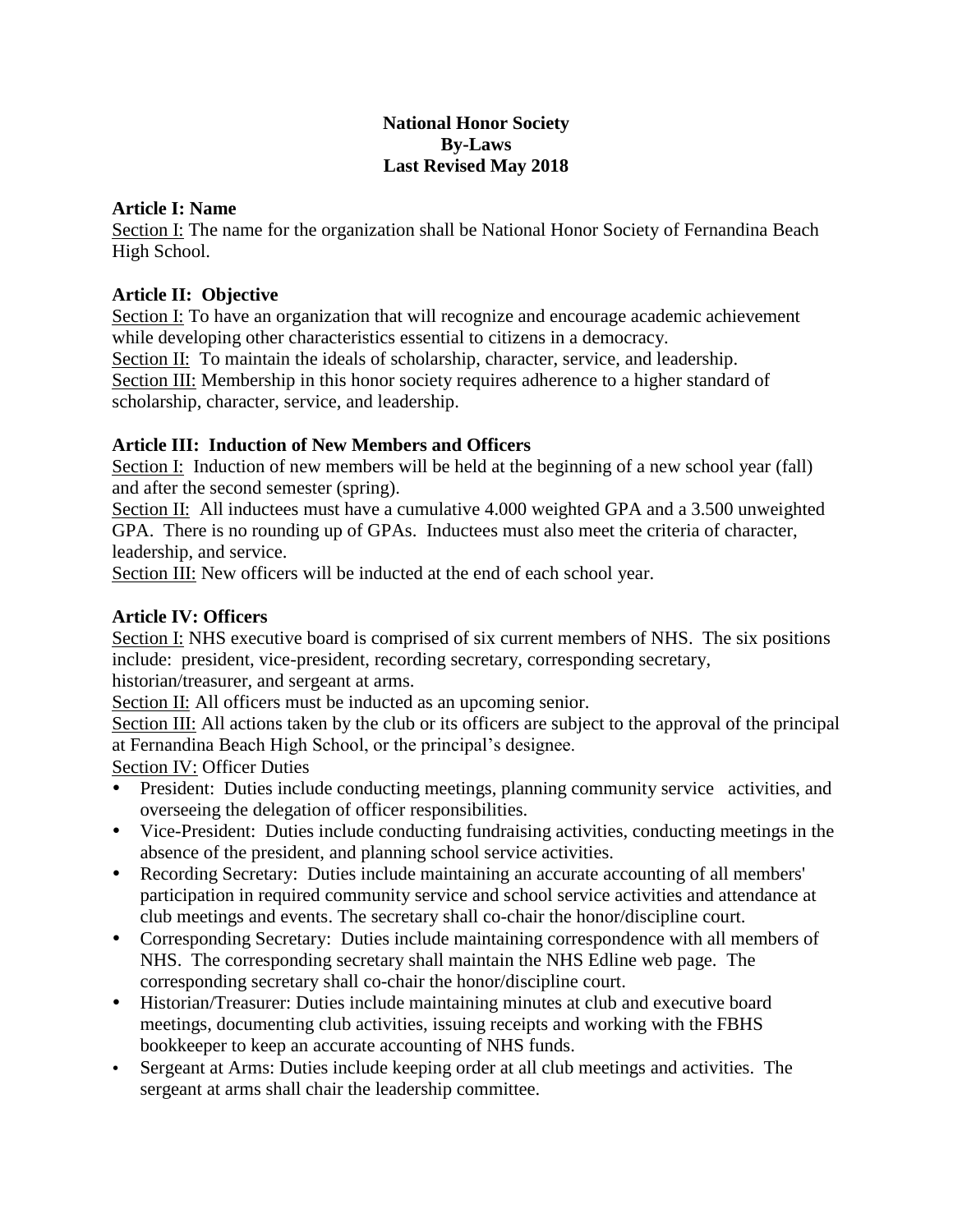Section V: In the event that an officer does not perform his/her duties satisfactorily, then the advisor/sponsor reserves the right to remove the officer. A special election will be held to replace the position.

Section VI: Executive board meetings are held at a day and time selected by each new class of officers.

## **Article V: Election of Officers and Voting Procedures**

Section I: All voting will be conducted at monthly meetings.

Section II: A 50% quorum +1 must be reached for voting to occur. A member must be present to vote.

Section III: A member may only vote once on an issue.

Section IV: New NHS officers will be elected at the end of the spring semester and serve the following school year.

Section V: All voting will pass by simple majority vote including election of officers.

Section VI: If a candidate for office does not receive a majority vote, a run-off election between the two candidates receiving the most votes will be held.

Section VII: Graduating seniors may vote in the election process.

Section VIII: Voting Procedures for Election of Officers

- 1. President presides over voting procedures.
- 2. Outgoing officers explain duties of their office.
- 3. President takes nominations for candidates that desire to run for office.
- 4. Nominations must be approved and seconded to be placed on the ballot.
- 5. President will call for a secret ballot for each office.

6. Ballots will be counted and new officers announced by close of the meeting.

Section IX: Voice Voting Procedures for Regular Meetings

- 1. President presides over voting procedures and announces issues.
- 2. A member must motion for approval of an issue. If any member has a question regarding an issue, they must voice their concern/question before a motion to second approval is made.
- 3. A member must second a motion for approval.
- 4. Voice voting will occur by saying "yes" or "no'.

## **Article VI: Meetings, Attendance, and Participation**

Section I: NHS meetings will be held on the  $1<sup>st</sup>$  and  $3<sup>rd</sup>$  Thursdays before school.

Section II: Attendance begins at 8:25am. Meeting is called to order by 8:30am. Any members arriving after 8:30 am will be considered late.

Section III: Special meetings will be announced in advance.

Section IV: There must be a 50% +1 quorum to conduct a regularly scheduled meeting.

Section V: The president is the presiding officer at all meetings. If the president is absent, the vice-president is the presiding officer.

Section VI: Agendas will be made available on-line to all members. Each agenda contains old and new business.

Section VII: Old business is read and motion must be made to approve old business. Motion to second approval made before old business is approved. If any member has a question regarding old business, they must voice their concern/question before a motion to second approval is made. Section VIII: Announcements concerning club and upcoming events are made by the presiding officer and/or sponsor.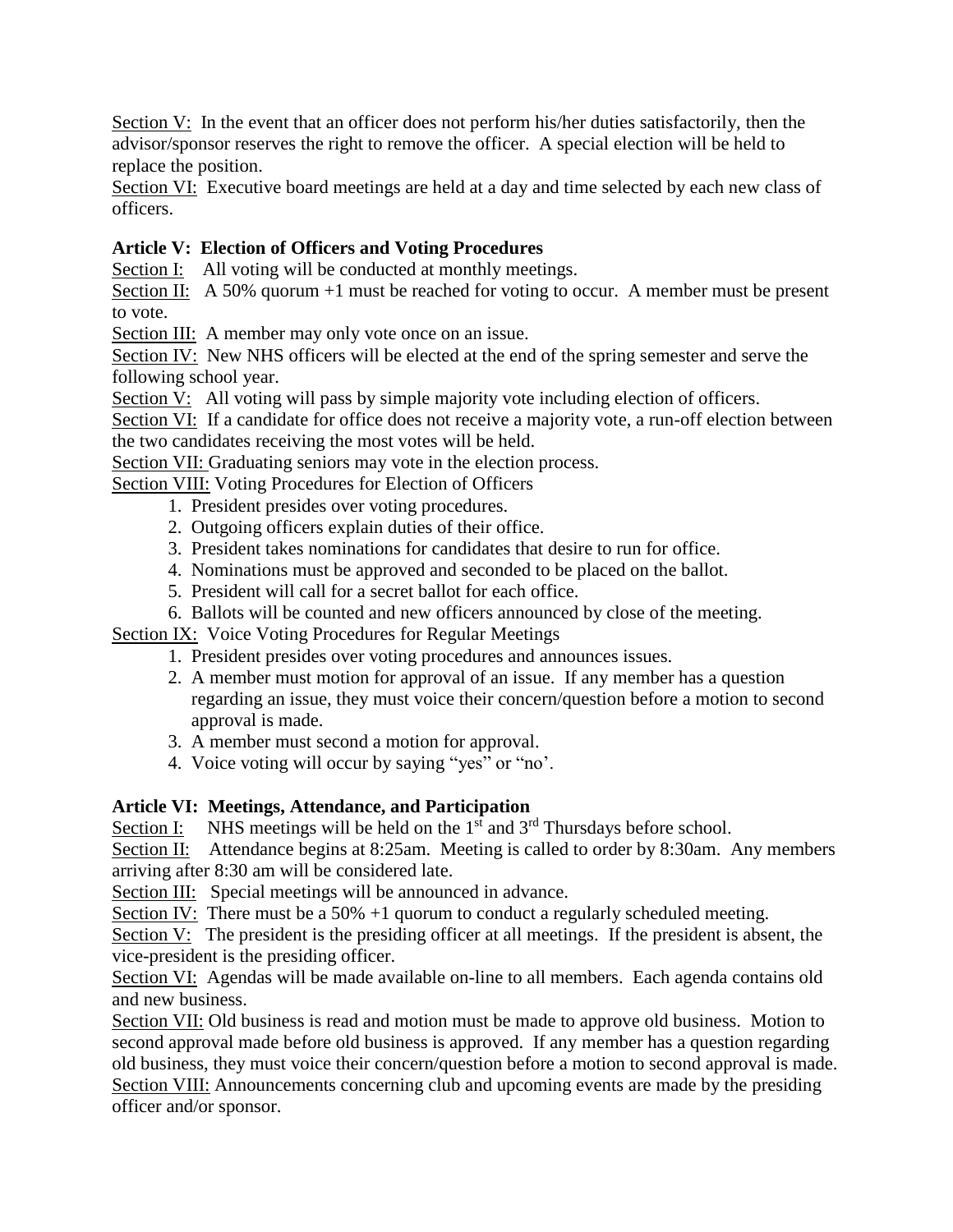Section IX: Presiding officer will announce any new business. Member may discuss new business before a first and second motion is made for approval. New business may be tabled for more information and revisited at next scheduled meeting.

Section X: Presiding officer will adjourn meeting.

## **Article VII: Disciplinary Actions for Attendance and Participation**

Section I: A point system will be used to determine satisfactory attendance and participation. Section II: Attendance at each meeting is worth 10 points. Members arriving late will receive only 5 points.

Section III: Weekly volunteer activities (see Article X) are worth 5 points each.

Section IV: Additional volunteer service opportunities (see Article X) will be available throughout the year. The point value for each event will be listed on event sign-up sheets. Section V: Lack of participation or respect during a meeting or community service event will result in dismissal from the meeting or event. The dismissal will result in 0 points awarded for the meeting or event. Repeated offensive behavior during a meeting or event many result in a referral to the dean's office or membership termination.

Section VI: Members must accumulate 300 points each year to maintain their status as a member in good standing. Members inducted in the spring will be given a starting balance of 150 points.

Section VII: Members will receive a written notice at the end of each quarter if they are short of the quarterly point target

| End of the $1st$ quarter | 50 points  |
|--------------------------|------------|
| End of the $2nd$ quarter | 140 points |
| End of the $3rd$ quarter | 225 points |
| End of the year          | 300 points |

Section VIII: Failure to accumulate the required number of points by the end of the school year may result in dismissal from NHS.

Section IX: Graduating seniors failing to accumulate the required number of points may not be allowed to wear the NHS stole during the graduation ceremony.

Section X: Members who fail to accumulate the required number of points will be considered individually by the NHS officers to determine if an exception will be granted. Exceptions can be granted for a variety of reasons such as extended illnesses.

## **Article VIII: Disciplinary Action for Non-Maintenance of GPA Requirement**

Section I: If a member fails to maintain one or both GPA requirements for membership, that member shall be placed on probation and have one semester to restore their GPA to the required levels. The member will receive a letter informing them of their probationary status. Section II: If a member's GPA is **not** restored following the set time period, their membership shall be terminated. The member will receive a letter informing them of their membership termination.

## **Article IX: Disciplinary Actions for Honor Code or Discipline Violations and the NHS Honor/Discipline Court**

Section I: An honor/discipline code violation will result in disciplinary action heard and presided over by an honor court. The honor court will be comprised of the six NHS officers and three current members of the club.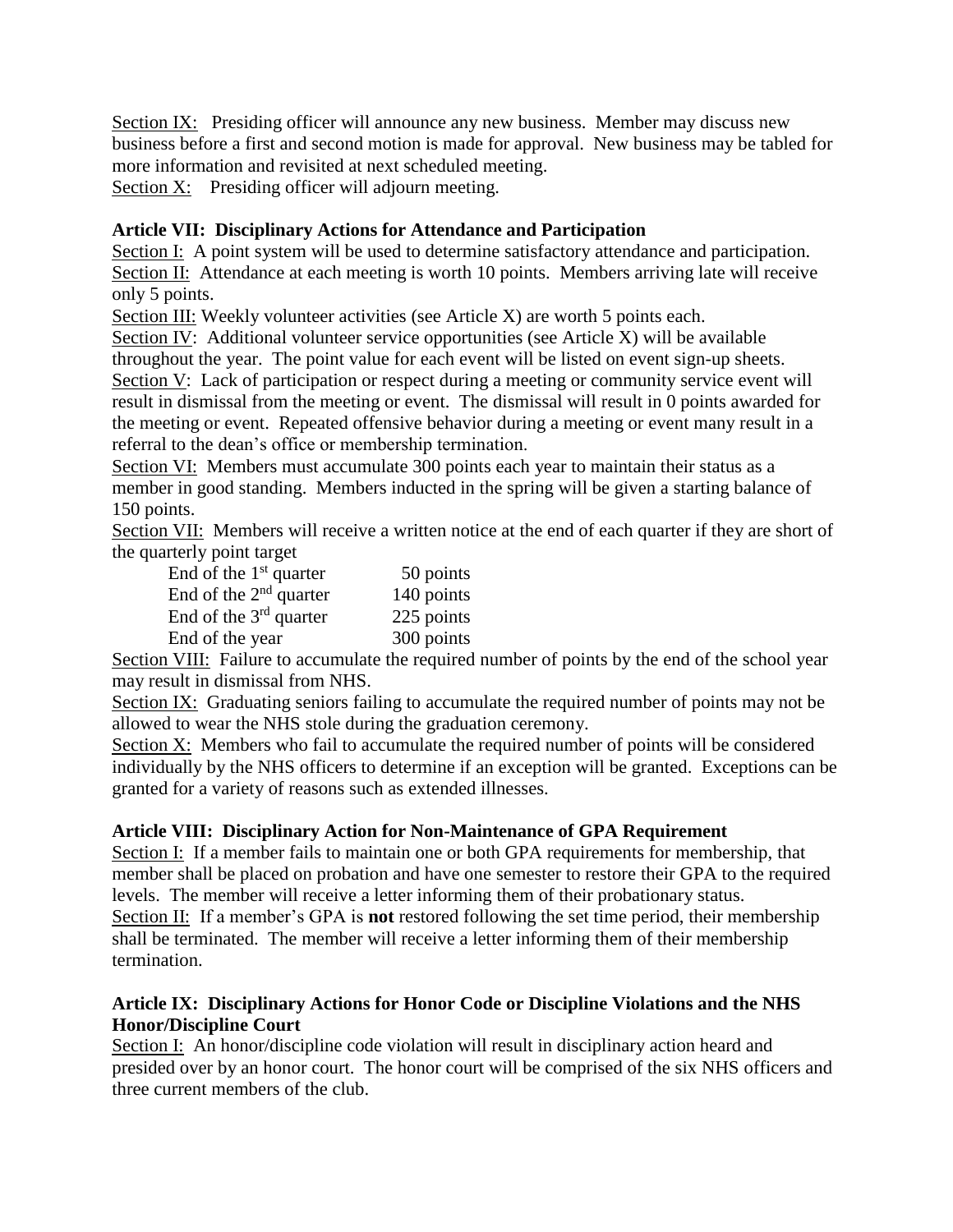Section II: The honor/discipline court will be convened as needed. At least eight out of the nine honor court members must be present for a disciplinary hearing. Sixty percent of those present must concur to deliver a punishment.

Section III: The honor/discipline court will preside over all honor/discipline code violations. A member may appeal the honor court's decision to the NHS Faculty Council.

Section IV: Honor/discipline code infractions include any violations of the FBHS honor code signed by NHS member and their parent, any disciplinary infraction that results in an in-school or out-of-school suspension, and any violation of the Nassau County School Board drug or alcohol policy.

Section V: Members with alleged honor/discipline code violations will be given due process as outlined in Nassau County's due process procedures.

Section VI: A teacher, dean, or administrator will present the alleged honor code violation to the Honor/Discipline Court.

## **Article X: Expectations for Participation in Community and School Service**

Section I: Each year, NHS officers will establish a list of available weekly community service projects such as NHS peer tutoring, classroom assistance at Southside or Emma Love Schools, Boys and Girls Club, and Atlantic Recreation Center. All members are required to participate in one of these projects.

Section II: All members are required to participate in at least three additional school or community service events. These volunteer opportunities will made available to all members throughout the school year.

Section III: A point value (see Article XII) for each event will be listed on the event signup sheet. If a member misses a school or community service event, no points will be awarded.

## **Article XI: Attendance**

Section I: NHS member should lead by example in the area of attendance. This includes turning in notes within five days of all absences as stated in school policies. Members who accumulate more than five unexcused absences in a semester for any class will be dismissed from NHS. Multiple notes submitted in conjunction with attendance appeals will not be accepted (they are untimely and do not follow the school policy). Members may appeal their dismissal to the faculty council.

## **Article XII: Dues**

Section I: Members of NHS will pay \$10.00 annually for dues.

Section II: All dues must be paid by October  $15<sup>th</sup>$  (March  $15<sup>th</sup>$  for spring inductees).

Section III: Failure to pay dues will result in membership termination.

Section IV: Members will be notified by the treasurer if they are delinquent in paying their dues.

# **Article XIII: Discrimination**

Section I: Discrimination on the basis of race, age, religion, national origin, sex, handicap, or marital status, against a student or employee in the state system of public education is prohibited. No person in the state shall, on the basis of race, age, religion, nationality, sex, handicap, or marital status be excluded from participation in or be denied the benefits of, or be subjected to discrimination under any education program or activity or employment conditions or practices, conducted by a public educational institution that receives the benefits from federal or state